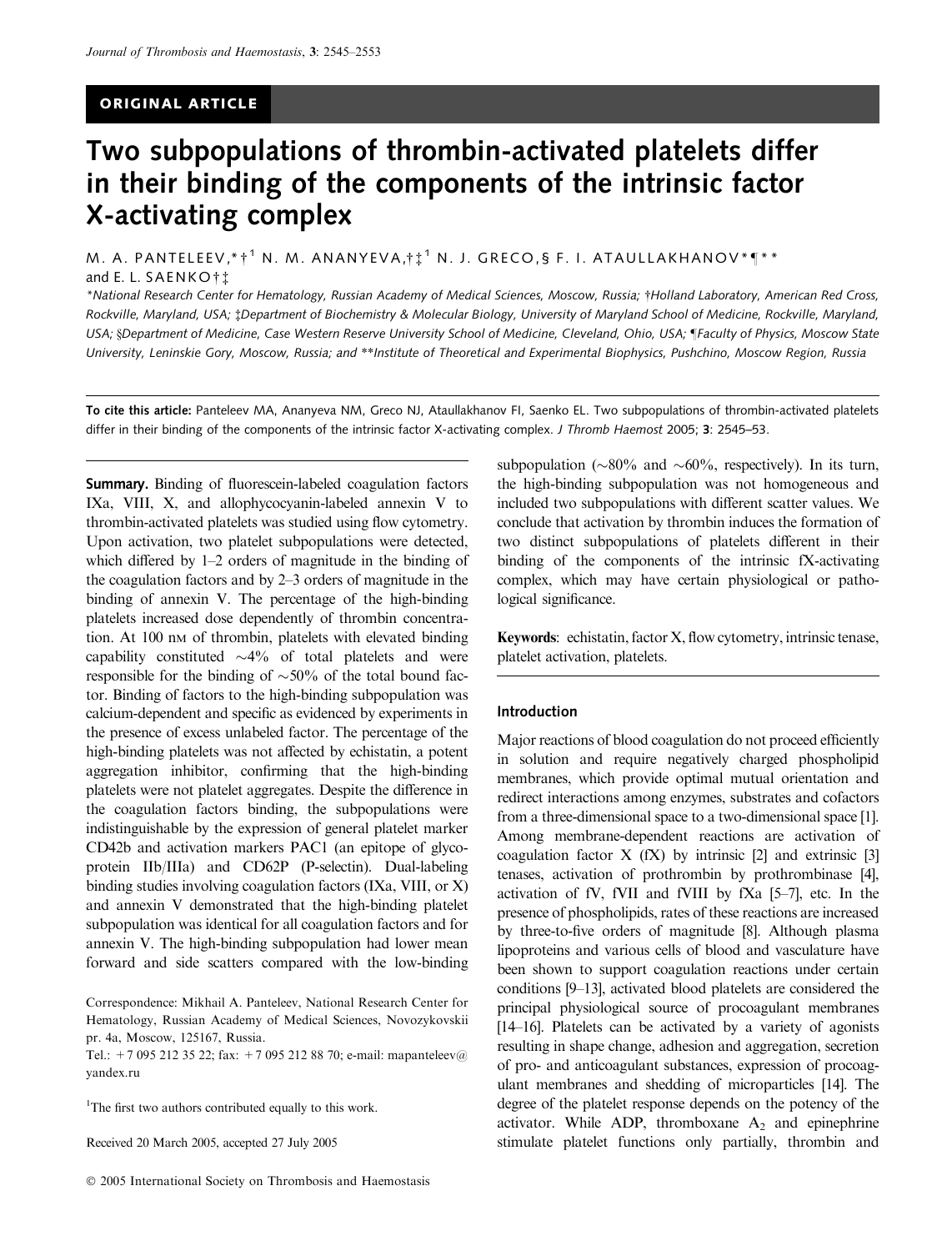collagen generate all responses, including expression of a procoagulant surface able to bind coagulation factors and support membrane-dependent reactions [14,16].

The binding of coagulation factors to platelets is the first step in all membrane-dependent reactions and its understanding is a prerequisite for the analysis of their mechanisms. The binding of the intrinsic fX-activating complex components to platelets has been a subject of numerous studies using either radiolabeled factors [17,18] or flow cytometric analysis of platelets pre-incubated with factors and fluorescently labeled antibodies to these factors [19]. However, inconsistency remains between results of these experiments, and the heterogeneity of platelets with respect to the binding of coagulation factors is still unclear. Studies with radiolabeled ligands provided only mean binding parameters generated by measuring properties of the entire platelet population. Some flow cytometry studies showed that platelets from a single individual display distinct subpopulations with respect to the binding of fIXa, fX, fXa, and fV [20–25]. In other studies such subpopulations were not observed, in particular, no subpopulations were reported for the fIXa binding to thrombinstimulated platelets [15,19]. Also, there is no agreement whether one or several activating agents are required to induce/reveal platelet heterogeneity: some reports state that activation by thrombin alone is sufficient [22], whereas other reports conclude that platelet heterogeneity is induced only upon combined activation by thrombin and convulxin [23–25].

We addressed the problem of platelet heterogeneity by studying the binding of all components of the intrinsic fX-activating complex to thrombin-activated platelets in a wide range of thrombin concentrations. To avoid possible loss of the subpopulations phenomenon because of instability of platelet-binding properties [26], we directly studied the binding of fluorescein-labeled coagulation factors to activated platelets. We demonstrated that upon platelet activation by thrombin, two subpopulations are generated and their ratio is determined by thrombin concentration. The subpopulations differ by several orders of magnitude in their binding of fIXa, fVIII, fX, and annexin V, and platelets within the high-binding subpopulation are heterogeneous.

#### Experimental procedures

#### **Reagents**

Human a-thrombin, BSA, PPACK, apyrase grade VII from potato, and echistatin from Echis carinatus were from Sigma (St Louis, MO, USA). Prostaglandin  $E_1$  was from MP Biochemicals (Irvine, CA, USA). All other reagents were of analytical quality.

#### Proteins

Human fX was from Enzyme Research Laboratories (South Bend, IN, USA). Human fIXa-EGR was from Haemato-

logic Technologies (Essex Junction, VT, USA). Human plasma-derived fVIII was purified as described previously [27]. For binding experiments, fIXa-EGR, fVIII, and fX were labeled with fluorescein using FluoReporter Fluorescein-EX Protein Labeling Kit (Molecular Probes, Eugene, OR, USA) following the manufacturer's instructions. The degree of labeling (molecules of dye per molecule of protein) was determined by absorbance at 280 and 494 nm and constituted 0.41, 4.25, and 2.79 for fIXa-EGR, fVIII, and fX, respectively. Proteins were stored at  $-80$  °C in small aliquots (5–10  $\mu$ L) and thawed only once before use. APC-labeled annexin V was from Molecular Probes. PE-conjugated antihuman CD42b antibody was from eBioscience (San Diego, CA, USA). FITC-conjugated antihuman CD62P and PAC1 antibodies were from Beckton Dickinson Biosciences (San Jose, CA, USA).

#### Platelet isolation

Platelets were isolated as described [26] with minor modifications from freshly drawn human blood collected from healthy donors under a protocol approved by the Institutional Review Board (Holland Laboratory, American Red Cross, Rockville, MD, USA). Blood was collected into 3.2% sodium citrate at 9:1 v/v ratio. Prostaglandin E1 (1  $\mu$ M) and apyrase (0.1 unit mL<sup>-1</sup>) were added to prevent activation. Whole blood was centrifuged at 180 g for 15 min at room temperature to obtain platelet-rich plasma. Platelets were concentrated by centrifugation at  $500 g$  for 15 min, resuspended in buffer A (150 mm NaCl, 2.7 mm KCl, 1 mm  $MgCl<sub>2</sub>$ , 0.4 mm  $NaH<sub>2</sub>PO<sub>4</sub>$ , 20 mm HEPES, 5 mm glucose, 0.5% BSA) and subjected to gel filtration on a  $2.5 \times 10$  cm Sepharose CL-2B (Sigma) chromatography column (Spectrum Chromatography, Houston, TX, USA) equilibrated with buffer A. Cells were quantitated using a Cell-Dyn 3700 hematology analyzer (Abbott Laboratories, Abbott Park, IL, USA). Platelet preparations contained  $\leq 0.01\%$  and  $1\%$ of white and red blood cells, respectively. Blood from 19 donors was used for this study.

#### Binding experiments

Platelets were activated by incubation with thrombin  $(1-200 \text{ nm})$  at 37 °C in buffer A with 5 mm CaCl<sub>2</sub> for 5 min. Antihuman PE-labeled CD42b antibody was added at  $4\%$  v/v (the quantities of antibodies and annexin V added are given hereafter in volume fractions of the solutions provided by the manufacturer) to identify platelet events in flow cytometry experiments. Thrombin was blocked by 1  $\mu$ M PPACK prior to addition of fluorescein-labeled coagulation factors or APC-labeled annexin V. These reagents were incubated with platelets in buffer A in the presence of 2.5 mm CaCl<sub>2</sub> at 37  $\degree$ C for 15 min. Control experiments confirmed that after this period of time, equilibrium was achieved (data not shown). After 15 min, the samples were diluted 10-fold with buffer A containing  $2.5 \text{ mm}$  CaCl<sub>2</sub> and immediately acquired for 10 s in a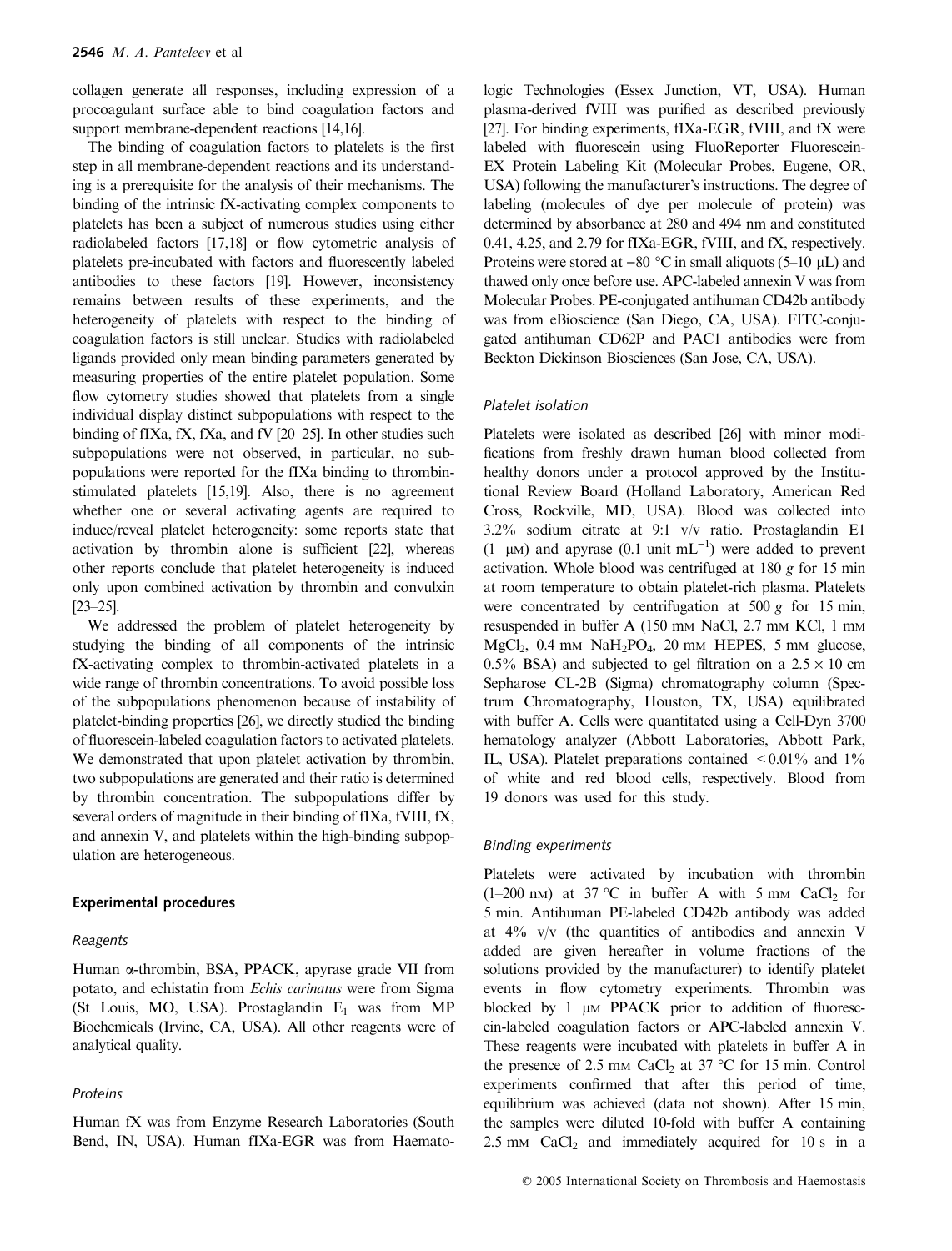FACSCalibur flow cytometer (BD Biosciences). Acquired data were analyzed using a WinMDI 2.8 software (Joseph Trotter, Scripps Research Institute, La Jolla, CA, USA). Platelets were identified and gated using PE-labeled CD42b fluorescence measured in FL2 channel. Approximately, 10 000 of FL2-positive events were collected in each experiment and only FL2-positive events are displayed in dot plots. Bound fluorescein-labeled factor was determined by measuring mean fluorescence intensity of FL1-positive events. Fluorescence intensity was converted to a mean number of molecules per platelet using the calibration curve prepared with Quantum Fluorescent Microbead Standard for Fluorescein (Sigma) and the known dye/protein ratio. Control experiments confirmed that, during the time of sample dilution and acquisition,  $\lt 5\%$  of coagulation factors and annexin V dissociated from platelets (data not shown). All experiments were performed at least in triplicates unless otherwise specified, and representative experiments are given in the figures. Data from different experiments for each condition were averaged and mean values and SEM were determined.

#### Results

# Two subpopulations of thrombin-activated platelets differ in binding coagulation factors and annexin V

Platelets were activated with increasing concentrations of thrombin  $(0-100 \text{ nm})$ , and their procoagulant surfaces were characterized by studying the binding of fluorescein-labeled fX, fVIII, fIXa (components of the intrinsic fX-activating complex) or APC-labeled annexin V (which binds to expressed phosphatidylserine on platelet membrane) using flow cytometry. Two distinct subpopulations of platelets could be detected in the presence of the coagulation factors (Fig. 1) or annexin V (not shown). In control experiments in the absence of calcium, where EDTA was added at 10 mM, only the low-binding platelet subpopulation was present (data not shown), in agreement with the previous report for fIXa [22]. Two distinct subpopulations with different binding properties were detectable within a wide range of factor concentrations (e.g.  $8-2048$  nm for fX); the concentrations giving the better presentation are shown in the dot plots.



Fig. 1. Binding of fX, fVIII, and fIXa to platelets activated with increasing concentrations of thrombin. Platelets (final concentration  $2 \times 10^8$  mL<sup>-1</sup>) were activated by thrombin at the indicated concentrations (columns) and incubated with fluorescein-labeled fX (200 nM), fVIII (50 nM), or fIXa (200 nM) in buffer A with 2.5 mm CaCl<sub>2</sub> at 37 °C for 15 min. The samples were immediately analyzed in a FACSCalibur flow cytometer as described under Experimental Procedures. The plot diagrams show platelets displayed as side scatter on the ordinate and the coagulation factor binding (FL1 channel) on the abscissa. Platelets with the low and high binding of coagulation factors were observed in the upper left and right quadrants, respectively (shown as encircled subpopulations 1 and 2 for  $fX$  at 100 nm thrombin).

2005 International Society on Thrombosis and Haemostasis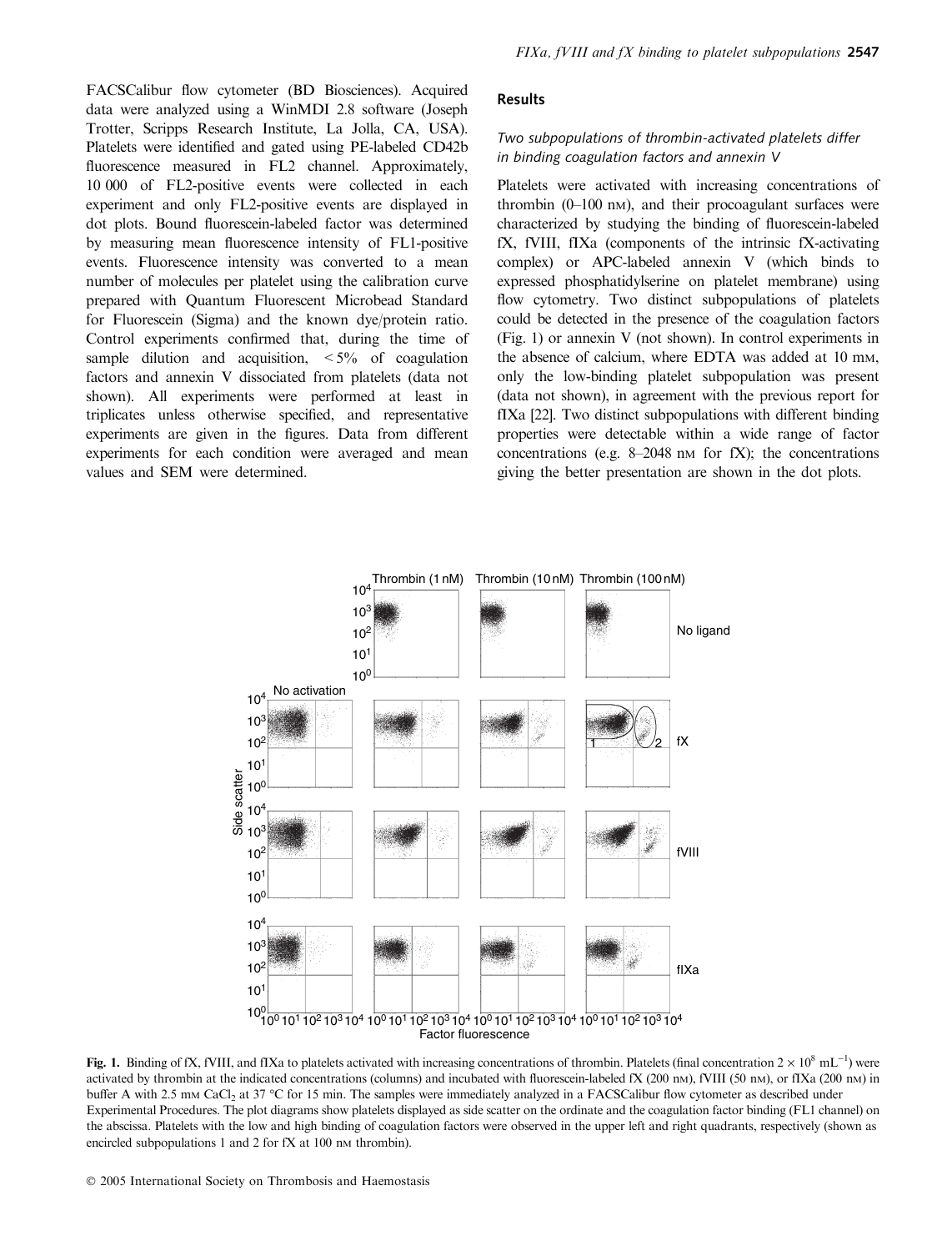Figure 2A shows the percent of platelets with the elevated binding capability for different factors and for annexin V as a function of thrombin concentration. The high-binding platelet subpopulations for each ligand constituted very similar percentages of total platelet population at each thrombin concentration reaching  $\sim$ 4% at 100 nm of thrombin (Fig. 2A) with no apparent saturation. Although the two subpopulations were clearly observed within a wide range of thrombin concentrations, the following experiments were performed at 100–200 nM thrombin to obtain significant numbers (several hundreds) of high-binding events in each flow cytometry acquisition for correct analysis. This thrombin concentration is within the reported range of maximal thrombin concentrations (100–500 nM) achieved in thrombin generation assay in plasma or reconstituted system [15,25,28].

Determination of the number of molecules of each factor bound per platelet yielded 15 000–25 000 molecules per platelet for the high-binding subpopulation and 1500–2000 molecules per platelet for the low-binding subpopulation at 100 nm thrombin (Fig. 2B). The specificity of the factor binding to platelet subpopulations was tested by addition of excess unlabeled factor. Fig. 2C shows histograms of fX binding in the absence (filled histogram) and in the presence (gray line) of excess unlabeled fX. In the latter case, the high-binding subpopulation was not observed, indicating that the labeled factor is displaced by excess unlabeled ligand fX and thus confirming that the binding to this subpopulation is specific. The low-binding subpopulation was observed in both experiments, and its mean fluorescence was not significantly changed.

# Dual-labeling of platelets with intrinsic tenase complex components (or platelet markers) and annexin V

The apparent similarity of the percentage and of the parameters of platelets with elevated binding capability for all tested ligands (Fig. 2A,B) suggested that this highbinding subpopulation may be identical for all coagulation factors and annexin V. To test this hypothesis, platelets activated with 100 nm thrombin were co-incubated with both annexin V and different coagulation factors. These dual-labeling studies showed that all annexin V-positive platelets were also positive in their binding of fIXa, fVIII, and fX and vice versa, as can be seen by the presence of this subpopulation in the upper-right quadrant in Fig. 3 (right column except for control).

To gain insight into the nature of the high-binding subpopulation, we performed flow cytometric studies of thrombinactivated platelets evaluating them for the expression of platelet-specific surface antigens: general platelet marker CD42b (representing the GPIb alpha-chain moiety of the von Willebrandt receptor GPIb [29]) and platelet activation markers CD62P (representing platelet (P)-selectin [30]) and PAC1 (representing the activated fibrinogen receptor which becomes exposed on GPIIb/IIIa upon activation [31]). In these experiments, fluorescently-labeled antibodies were used individually or in combination with APC-labeled annexin V. Dual-labeling



Fig. 2. Characteristics of high-binding platelet subpopulations. Binding of coagulation factors and annexin V ( $0.4\%$  v/v) to activated platelets was performed as in Fig. 1. (A) The percentages of high-binding platelets for different ligands are plotted vs. thrombin concentration:  $(\blacksquare)$ , annexin V; ( $\bullet$ ), fX; ( $\triangle$ ), fVIII; ( $\nabla$ ), fIXa. (B) Number of molecules of fX, fVIII, fIXa bound to platelets of each subpopulation following activation with 100 nm thrombin. Results in panels A and B are means of three independent experiments with platelets from different donors  $\pm$  SEM. (C) Histogram of the fluorescein-labeled fX (32 nM) binding to platelets activated with 100 nM thrombin in the absence (filled histogram) or in the presence of 1250 nm unlabeled  $fX$  (gray line histogram). Control (no labeled  $fX$ ) is shown as black line histogram.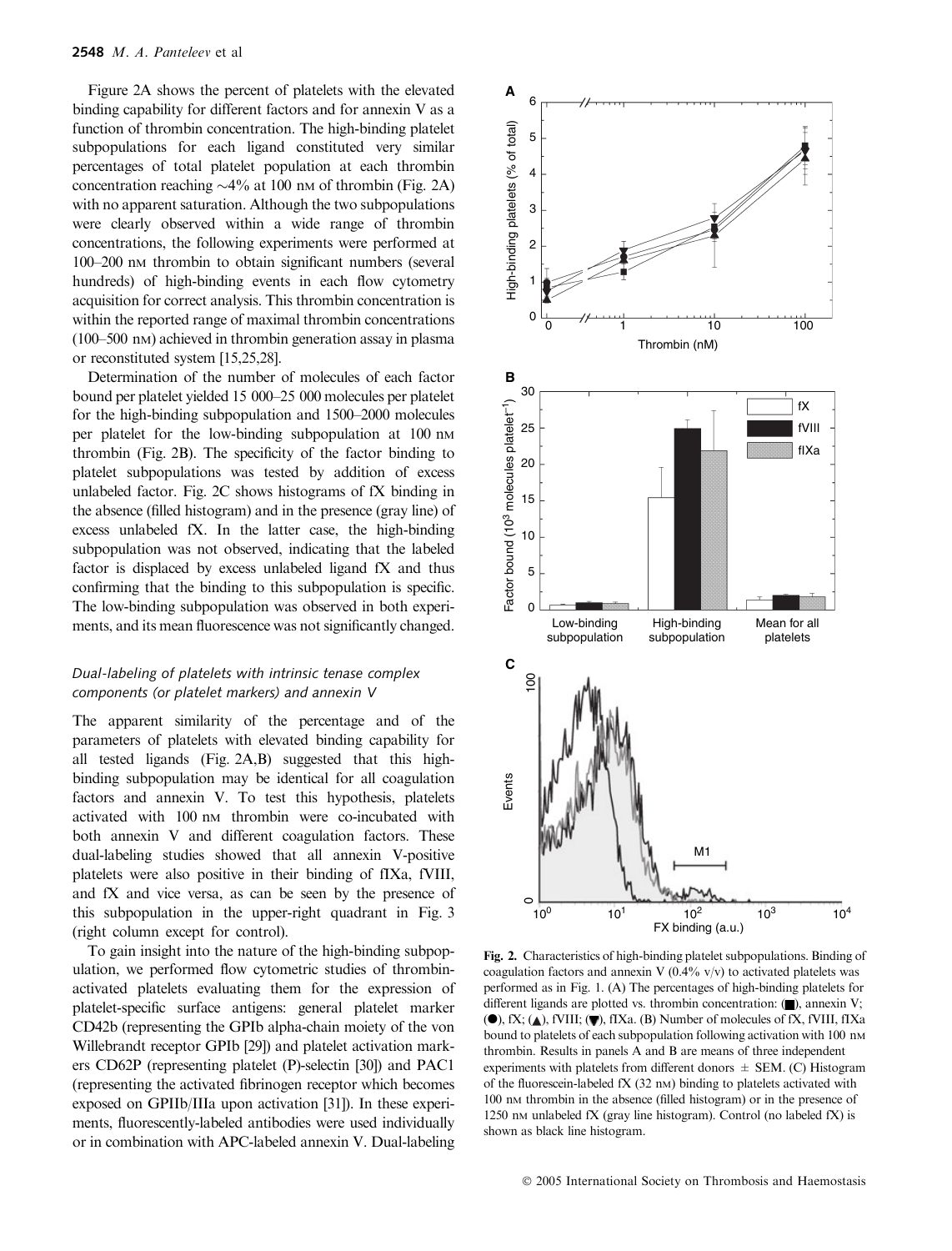

Fig. 3. Dual-binding of annexin V and fX, fVIII or fIXa to activated platelets. Platelets were activated with 100 nm thrombin and incubated with fluorescein-labeled coagulation factors at concentrations indicated in Fig. 1 and with APC-labeled annexin V (0.4% v/v) in buffer A with 2.5 mm CaCl<sub>2</sub> at 37 °C for 15 min. The samples were immediately analyzed in a FACSCalibur flow cytometer as described under Experimental Procedures. Dot plots of platelet region data display coagulation factor binding (FL1 channel) on the abscissa and annexin V binding (FL4 channel) on the ordinate. Platelets positive for the binding of factors are seen in the right quadrants and those positive for annexin V binding are seen in the upper quadrants. The doublelabeled subpopulations are observed in the upper-right quadrants (shown as encircled subpopulation 2 for fX/annexin V; subpopulation 1 is doublenegative).

binding studies using annexin V in parallel with PAC1, CD62P, and CD42b (Fig. 4) demonstrated that the two subpopulations had similar expression of platelet general and activation markers, in contrast to the dramatic difference in their binding capability for coagulation factors and annexin V.

# Heterogeneity of the high-binding subpopulation

Accurate analysis of APC-labeled annexin V binding to thrombin-activated platelets revealed heterogeneity of the high-binding platelet subpopulation (Fig. 5A, compare black and gray line histograms). Noteworthy, cells of the highbinding subpopulation can be subdivided into two subpopulations differentiated by side and forward scatter (Fig. 5B,C, black line). The left peak events in the high-binding subpopulation had much lower scatter than the platelets of the lowbinding subpopulation (Fig. 5A, gray line), while the right peak events were comparable in scatter to the low-binding subpopulation. To test whether the high-binding events with higher scatter represent aggregates of platelets or platelet-derived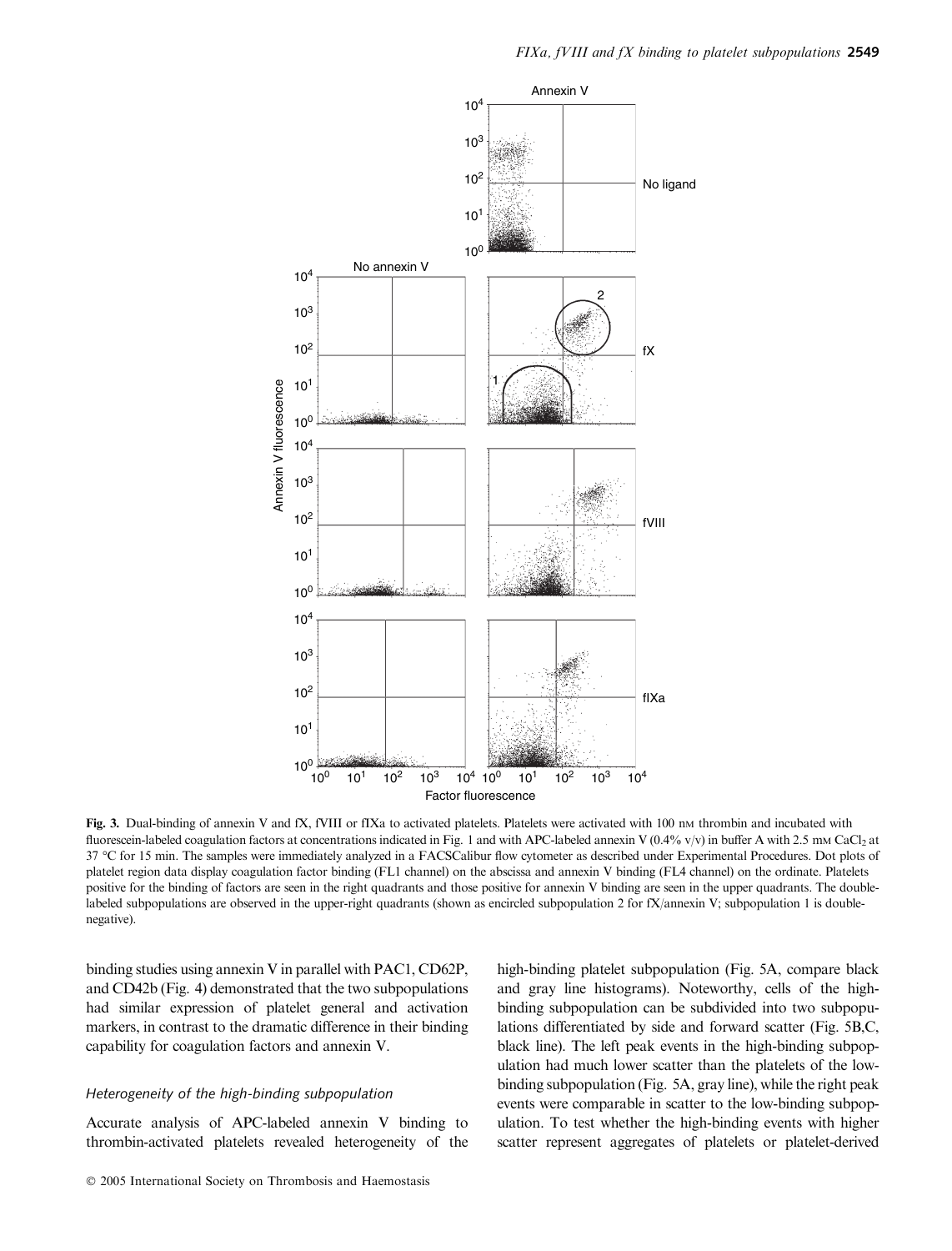

Fig. 4. Dual-binding of annexin V and CD42b, PAC1 or CD62P antibodies to activated platelets. Platelets (final concentration  $4 \times 10^8$  mL<sup>-1</sup>) were activated by 200 nm thrombin and incubated with PE-labeled antihuman CD42b (4% v/v) and with fluorescein-labeled antihuman PAC1 or CD62P antibodies (10% v/v) and with APC-labeled annexin V (0.4% v/v) in buffer A with 2.5 mm CaCl<sub>2</sub> at 37 °C for 15 min. The samples were immediately analyzed in a FACSCalibur flow cytometer as described under Experimental Procedures. Dot plots of platelet region data display antibody binding (FL1 channel for control, PAC1 and CD62P, FL2 channel for CD42b) on the abscissa and annexin V binding (FL4 channel) on the ordinate. Platelets positive for antibody binding are seen in the right quadrants and those positive for annexin V binding are seen in the upper quadrants. The low- and high-binding subpopulations (shown for PAC1/annexin V as encircled subpopulations 1 and 2, respectively) do not differ by expression of these markers.

microparticles, we performed experiments in the presence of 4000 nM echistatin, one of the most potent antiaggregating agents. In the presence of echistatin, the right peak of the highbinding subpopulation decreased while the left peak increased, suggesting that at least some of the high scatter high-binding events might represent aggregates of low scatter high-binding events (compare black and gray line histograms in Fig. 5B,C). However, the percentage of platelets with elevated binding capability was not reduced confirming that these platelets form

a distinct subpopulation and are not aggregates of low-binding events.

# Discussion

The present study analyzed the heterogeneity of thrombinactivated platelets with respect to the binding of the components of the intrinsic fX-activating complex. This was carried out using a flow cytometry-based technique, which determined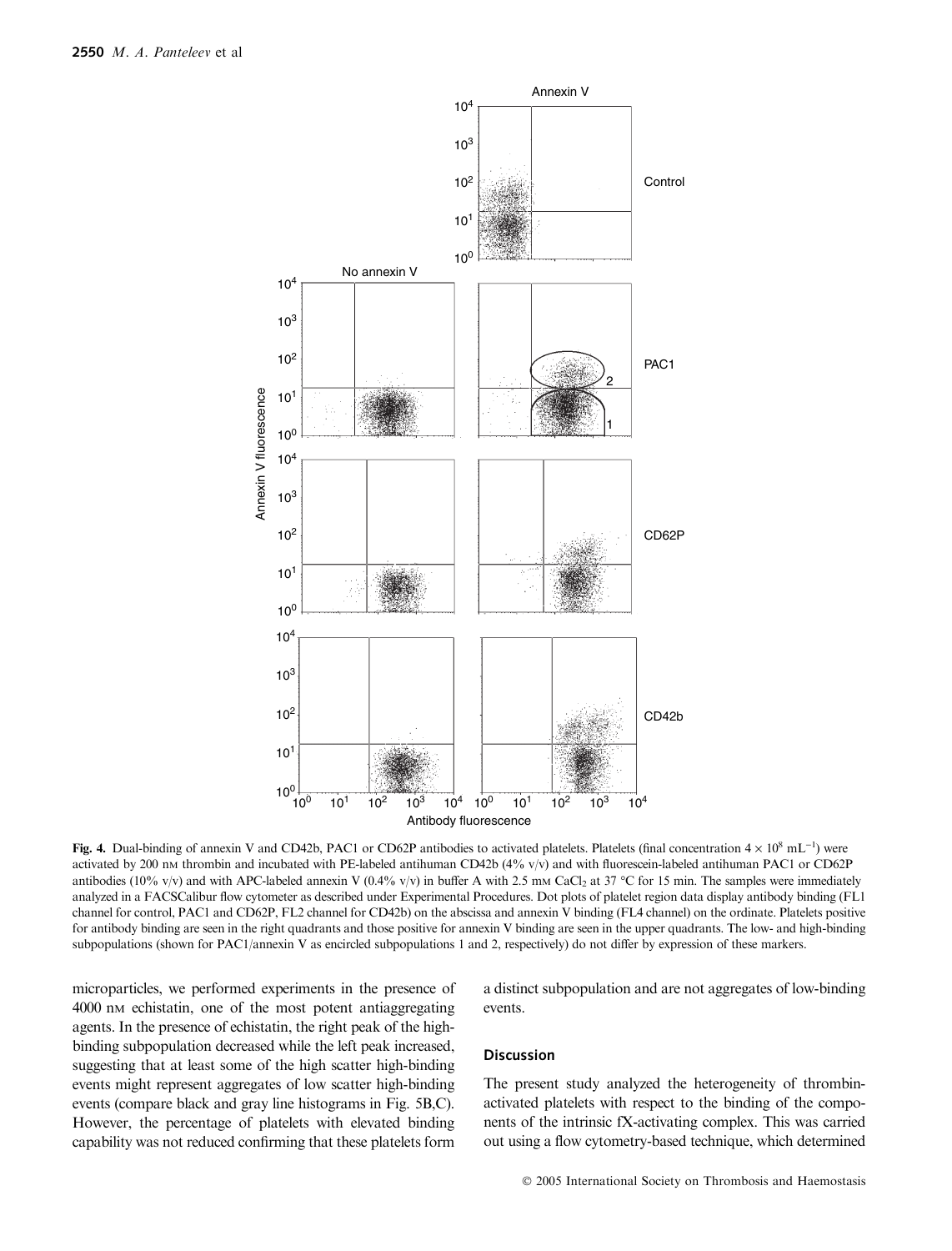

Fig. 5. Heterogeneity of the high-binding subpopulation and the effect of echistatin. Platelets were activated by 100 nm thrombin, incubated with APC-labeled annexin V, and subjected to flow cytometry as described in the legend to Fig. 3. The high- and low-binding subpopulations for annexin V were gated according to the quadrants as in Fig. 3. (A) Histograms of side scatter distribution for the low- (gray curve) and high-binding (black curve) subpopulations in the absence of echistatin (normalized to the maximal value). (B) Forward scatter and (C) side scatter histograms of the high-binding subpopulation in the absence (black curves) and in the presence of 4000 nm echistatin (gray curves).

the binding of coagulation factors and annexin V [26]. The principal findings of this study are the following: (i) platelet activation by thrombin induces two subpopulations of platelets, which differ in their binding of fIXa, fVIII, fX, and annexin V by several orders of magnitude; (ii) the number of platelets in the high-binding subpopulation increases with the increase of thrombin concentration, i.e., with the degree of

activation; (iii) the two subpopulations do not differ in the expression of platelet-specific activation markers; (iv) the cells of the high-binding subpopulation are characterized by reduced forward and side light scatter properties.

Initial flow cytometry studies of thrombin-activated platelets described a homogeneous subpopulation and did not report the existence of subpopulations with respect to their ability for fIXa binding [19]. Approximately, 12–20% of events in thrombin-activated cell suspension were platelet-derived microparticles, and fIXa binding to these microparticles was negligible [19]. However, later studies demonstrated the presence of two distinct subpopulations of platelets, which exhibited different fXa/fVa-binding properties [20,21]. Activation of platelets by thrombin plus convulxin was reported to generate a subpopulation of platelets ( $\sim$ 30% of total platelets) with high alpha-granule fV expression and fXa binding [24]. Noteworthy, activation by any single agonist was not sufficient to generate this subpopulation in that study. However, a recent study demonstrated that activation of platelets by thrombin or thrombin receptor-activating peptide alone led to the appearance of a subpopulation of platelets with a high fIXa-binding capability [22]. This subpopulation constituted  $\sim 6\%$  of the total platelets, was also positive for annexin V binding, suggesting high phosphatidylserine expression, and was indistinguishable from other platelets by GPIX expression. In contrast to the results described in [19], microparticles were not observed when platelets were activated by thrombin (0.2– 2 units  $mL^{-1}$  [22]. Another recent study again was not able to identify distinct platelet subpopulations upon activation by thrombin alone, while combination of thrombin and convulxin induced appearance of two subpopulations with different fV, fVIII, fIX, and fX binding [25].

There may be several reasons for the divergent results of previous studies. Firstly, it is known that the ability of activated platelets to bind fVIII is maintained only for a limited time interval and is completely lost after 30 min [26]. Therefore, experiments involving prolonged incubations of platelets with antibodies [22], secondary antibodies [19,25] or even fixation [19,25] may not be able to detect the high-binding subpopulation. Secondly, different results may reflect different degrees of platelet activation. Thirdly, most of contradictory results were obtained in studies with different coagulation factors. To avoid the loss of platelet-binding activity with time, we used fluorescein-labeled coagulation factors instead of labeled antifactor antibodies as this approach allows rapid, direct and quantitative determination of concentrations of bound factor. We used increasing concentrations of thrombin to study the effect of activation on the binding properties of platelets. Finally, we studied the binding of all components of the intrinsic fX-activating complex and of annexin V to ensure that our results do not depend on the specific factor chosen. Instead of using labile active cofactor fVIIIa, its stable precursor fVIII was used.

Our results are consistent with the previous study [22] as they demonstrate that platelet activation by thrombin alone is sufficient to induce a subpopulation with calcium-dependent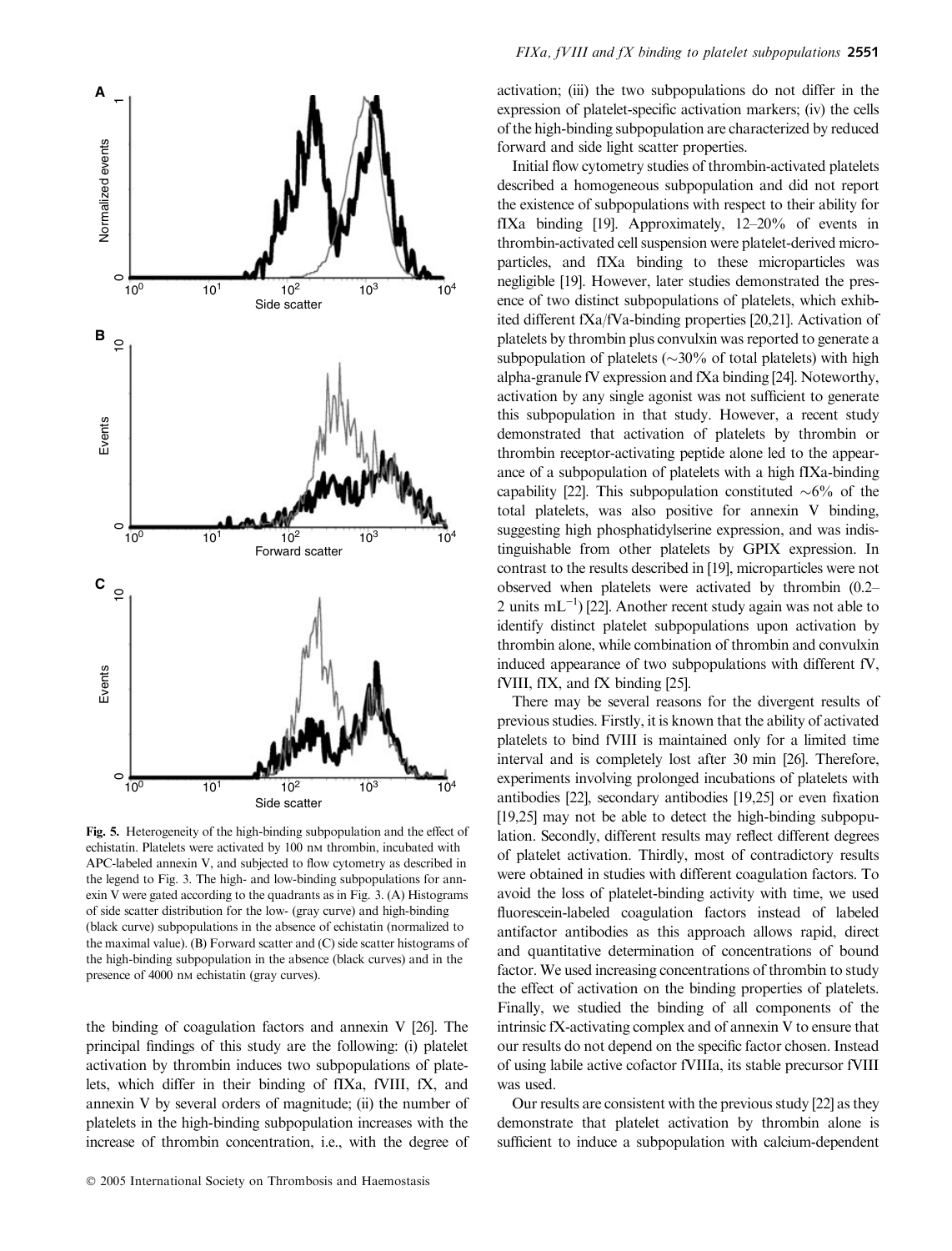binding of annexin V and fIXa; in addition, we have shown that the same subpopulation is characterized by a high-degree calcium-dependent binding of fX and fVIII. Thus, the identical subpopulation of phosphatidylserine-expressing platelets preferentially binds all components of the fX-activating complex and annexin V. At 100 nm thrombin, these cells constituted  $\sim$ 4% of total platelets (Fig. 2) and bound  $\sim$ 50% of total bound coagulation factor. Moreover, they were responsible for almost all calcium-dependent and specific binding (Fig. 2C), as excess unlabeled fX displaced the labeled fX thus confirming the specificity of the binding to this subpopulation. Importantly, the high-binding platelet subpopulation was not eliminated by echistatin, a potent inhibitor of aggregation, thus excluding the aggregation effect and confirming the presence of two distinct subpopulations of thrombin-activated platelets.

Previous studies, which reported existence of two subpopulations of thrombin-activated platelets, used thrombin at fixed concentrations. These results were interpreted as pre-existence of two initially different types (subpopulations) of platelets, which respond differently to activation. In our study, using increasing concentrations of thrombin within a two-order-ofmagnitude range  $(1-100 \text{ nm})$ , we found that the number of cells in the high-binding subpopulation increased with thrombin concentration. The fact that the number of the high-binding platelets continuously changes with the degree of activation suggests that they do not initially belong to a separate platelet subpopulation and heterogeneity is *acquired* during the activation process. In view of these findings, the previously reported difference in the binding of coagulation factors at different thrombin concentrations [32] seems to reflect not different expression of binding sites on the platelet surface but rather different degree of platelet transition from the low- to the highbinding subpopulation with equal potential for binding site expression on each subpopulation. Regulation of the expression of procoagulant surface by activation may have significant physiological or/and pathological implications.

Noteworthy, the study [24], which described a high-binding subpopulation of thrombin/convulxin-activated platelets, revealed a correlation between the proportion of cells in that subpopulation and up-regulation of fXa and thrombin generation. That study also showed that the number of platelets in the high-binding subpopulation depends on convulxin concentration upon simultaneous activation by thrombin and convulxin [24]. It should be noted, however, that platelet heterogeneity following activation with thrombin plus convulxin [23–25] and heterogeneity upon activation by thrombin alone reported in [22] and in the present work are not necessarily the same phenomena. In particular, PAC1 expression in the high-binding subpopulation in our study did not differ from that in the low-binding subpopulation, whereas platelets after dual-agonist activation showed very low levels of PAC1 binding [23] indicating different occupancy of fibrinogen-binding sites on GPIIb/IIIa. Elucidation of the differences between these phenomena requires additional investigation.

A notable finding of the current study is the difference in scatter parameters between the high- and low-binding subpop-

ulations and heterogeneity within the high-binding subpopulation. The mean forward scatter and side scatter of the high-binding platelets were, respectively,  $\sim$ 1.3 and  $\sim$ 1.7-fold below those of the low-binding platelets suggesting, although not proving, significant differences in their size, as the logarithm of forward scatter [33] only partially reflects size. Additional experiments are required to elucidate the specific cause of the observed scatter difference. Moreover, the highbinding subpopulation was found to consist of two subpopulations with different scatter parameters (Fig. 5B,C). As the presence of echistatin, a potent inhibitor of aggregation, reduced the mean scatter parameters of the high-binding subpopulation, the higher scatter peak could represent aggregated small platelets or platelets with adherent platelet-derived microparticles. It seems unlikely that the lower scatter highbinding platelet subpopulation represents microparticles shed from platelets upon activation as these events were not a separate subpopulation on scatter plots as would be expected for microparticles [19,26].

In summary, our study confirms that platelet activation by thrombin induces a distinct subpopulation of platelets with a high-binding capability for coagulation factors, and shows that this phosphatidylserine-expressing subpopulation is the same for all components of the intrinsic fX-activating complex: fIXa, fVIII, and fX. At least half of the molecules of tested coagulation factors bind to this subpopulation in a calciumdependent manner suggesting its importance for coagulation.

#### Acknowledgements

This work was supported by grants HL66101 and HL72929 from the National Institutes of Health to E.L.S., by grant from the Russian Foundation for Basic Research (project No. 03-04- 48338) to F.I.A., and by NATO Collaborative Linkage Grant No. 979210 to E.L.S. and F.I.A. We thank Drs Gary Moroff (American Red Cross) and Mikhail Ovanesov (John Hopkins University, MD) for helpful discussions. We are indebted to Drs James Kurtz and Shalini Seetharaman (American Red Cross) for their expert counsel and assistance with flow cytometry.

# References

- 1 Zwaal RF, Comfurius P, Bevers EM. Lipid-protein interactions in blood coagulation. Biochim Biophys Acta 1998; 1376: 433–53.
- 2 Panteleev MA, Saenko EL, Ananyeva NM, Ataullakhanov FI. Kinetics of Factor X activation by the membrane-bound complex of Factor IXa and Factor VIIIa. Biochem J 2004; 381: 779–94.
- 3 Gentry R, Ye L, Nemerson Y. Surface-mediated enzymatic reactions: simulations of tissue factor activation of factor X on a lipid surface. Biophys J 1995; 69: 362–71.
- 4 Krishnaswamy S, Nesheim ME, Pryzdial EL, Mann KG. Assembly of prothrombinase complex. Methods Enzymol 1993; 222: 260–80.
- 5 Neuenschwander P, Jesty J. A comparison of phospholipid and platelets in the activation of human factor VIII by thrombin and factor Xa, and in the activation of factor X. Blood 1988; 72: 1761–70.
- 6 Butenas S, Mann KG. Kinetics of human factor VII activation. Biochemistry 1996; 35: 1904–10.